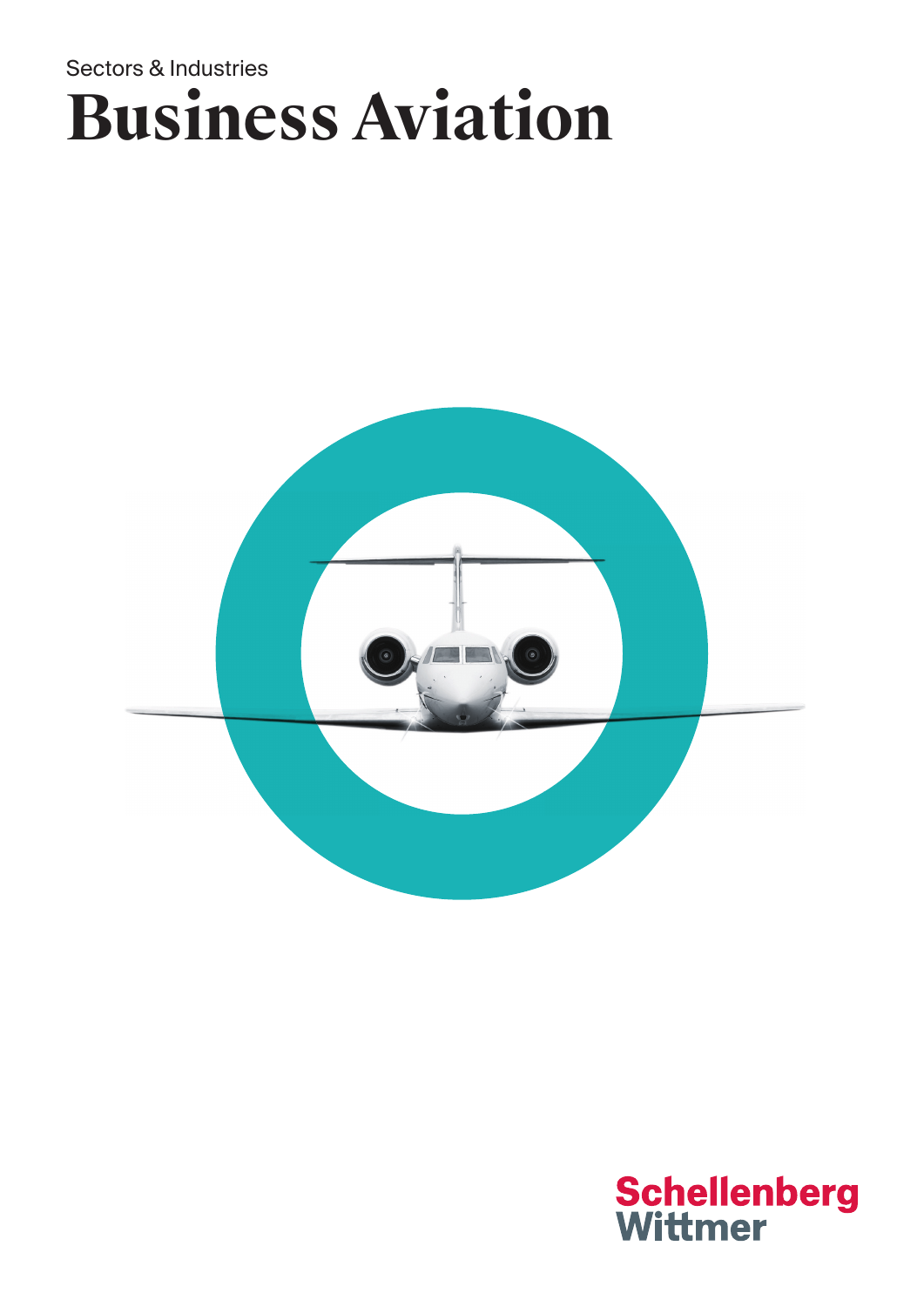Schellenberg Wittmer's Business Aviation team has strong expertise in all legal, regulatory and tax aspects of the business aviation industry. It is recognized internationally for its commercial and proactive approach, and has the market experience and knowledge required for all types of transactional and regulatory matters related to business aviation.

# **Expertise**

Our specialist team focuses on providing legal solutions to the key players in business aviation, and we are fully equipped to cover all issues and areas of the aviation industry.

Our business aviation lawyers have broad experience in virtually every segment of the industry and can draw on the broad legal resources within our firm, from regulatory specialists to tax lawyers, to address any legal concern unique to business aviation operations.

**" Prominent figure in the market, with a wellestablished practice covering aviation law. "**

Our clients, including leading entrepreneurs, financial institutions and private and public companies, have acquired interests in a variety of corporate and executive aircraft. We also advise operators, brokers and insurance companies in all types of queries they may have in connection with their business aviation activities.

Our firm has assisted its clients with legal issues in the following areas:

- Cross-border acquisition of business aircraft from the manufacturer, dealer or owner, and subsequent sale
- Aircraft financing
- Establishment of international corporate structures for the ownership and operations of business aircraft
- Registration of aircraft and security interests in the relevant registries
- Aircraft management, operations, maintenance and support
- Aircraft interior completion projects
- Charter and lease transactions
- Tax and VAT advice (e.g. on operations, import and export, maintenance) and negotiations with the relevant tax authorities
- Aviation insurance
- Regulatory aspects of aviation activities in Switzerland
- Warranty and liability litigation
- Aircraft repossession

# **Deals and Cases**

- Representation of numerous owners, financial institutions and operators in the sale, purchase and financing of business aircraft, such as BBJ 787, Gulfstream G650, Bombardier Global 7000, Dassault Falcon 8X and more, from virtually all manufacturers
- Counsel to a business aviation operator and its insurers in relation to an aircraft accident in France
- Counsel to clients on operational conditions in Switzerland, including import into Switzerland, negotiations with the operator and tax advice in respect of the aircraft's charters operations
- Lead counsel to UHNW clients on the aircraft holding structure and the entire range of legal aspects, includ-

ing negotiation of the purchase and management agreements, customs duties in Switzerland and the EU, and regulatory requirements

- Counsel to a major Swiss operator in the purchase of business aircraft and the conclusion of various agreements for the financing and operation of the aircraft, including loan, mortgage and charter agreements
- Counsel to the owners of an aircraft fleet on the restructuring of the fleet, including change of registration of certain aircraft, reorganisation of the operator and adaptation of the holding structure to the worldwide operations of the owners

## **Recognitions**

The group and leading practitioners are highly ranked among leading law firms globally across international directories and publications:

- Legal 500
- Expert Guides
- Who's Who Legal Switzerland and Who's Who Legal Trade & Transport guides
- Corporate Jet Investor
- Chambers Europe and Global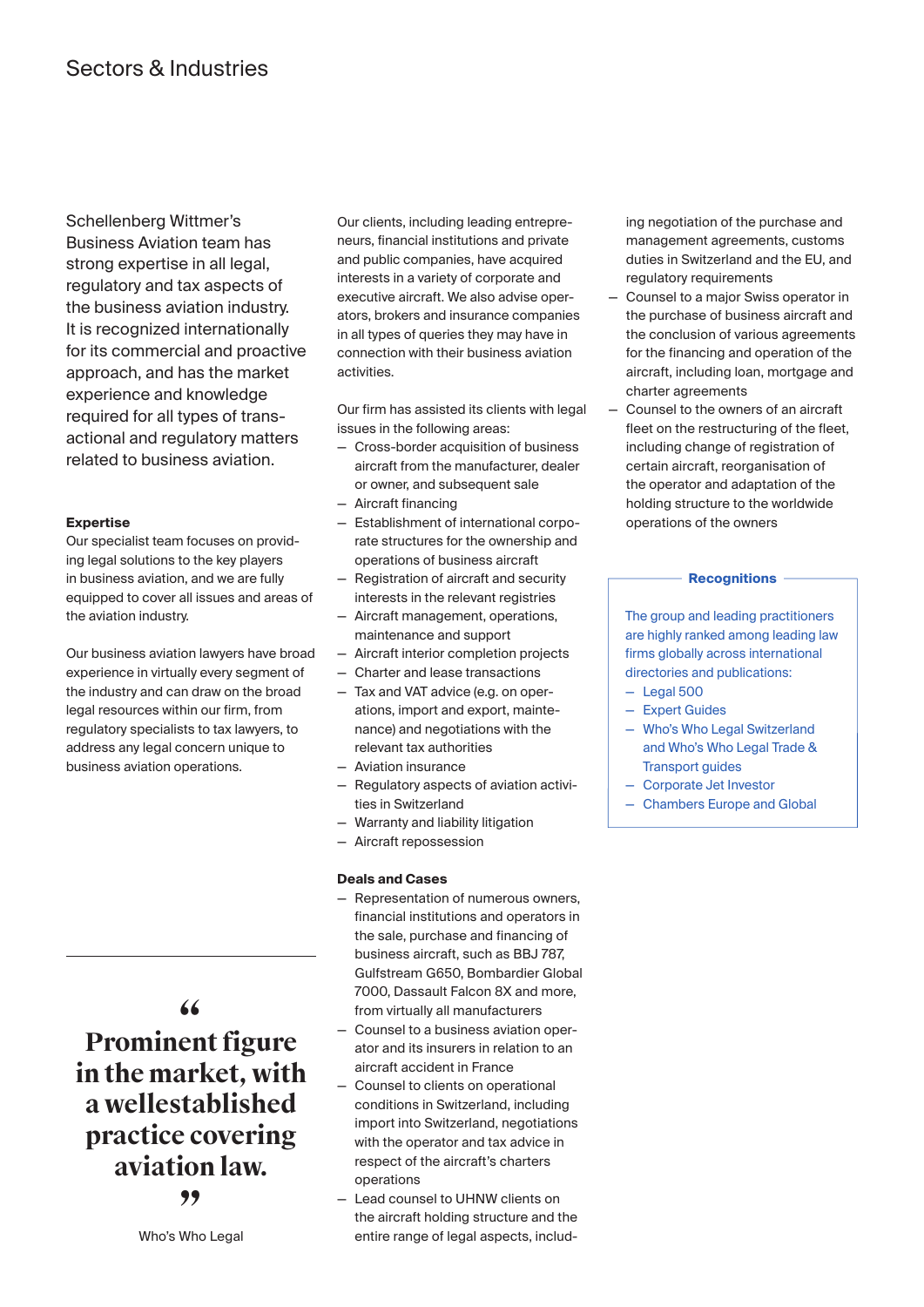# **Contacts**



**Bernard Vischer, LL.M.** Partner Geneva Co-Head of Sector & Industry



**Prof. Dr. Alexander von Ziegler, LL.M.** Partner Zurich Co-Head of Sector & Industry



**Grégoire Wuest, LL.M.** Partner Geneva Co-Head of Sector & Industry

**" Outstanding practice, regularly acting or insurers on claims in the aviation and shipping industries and in financing transactions. "**

Legal 500